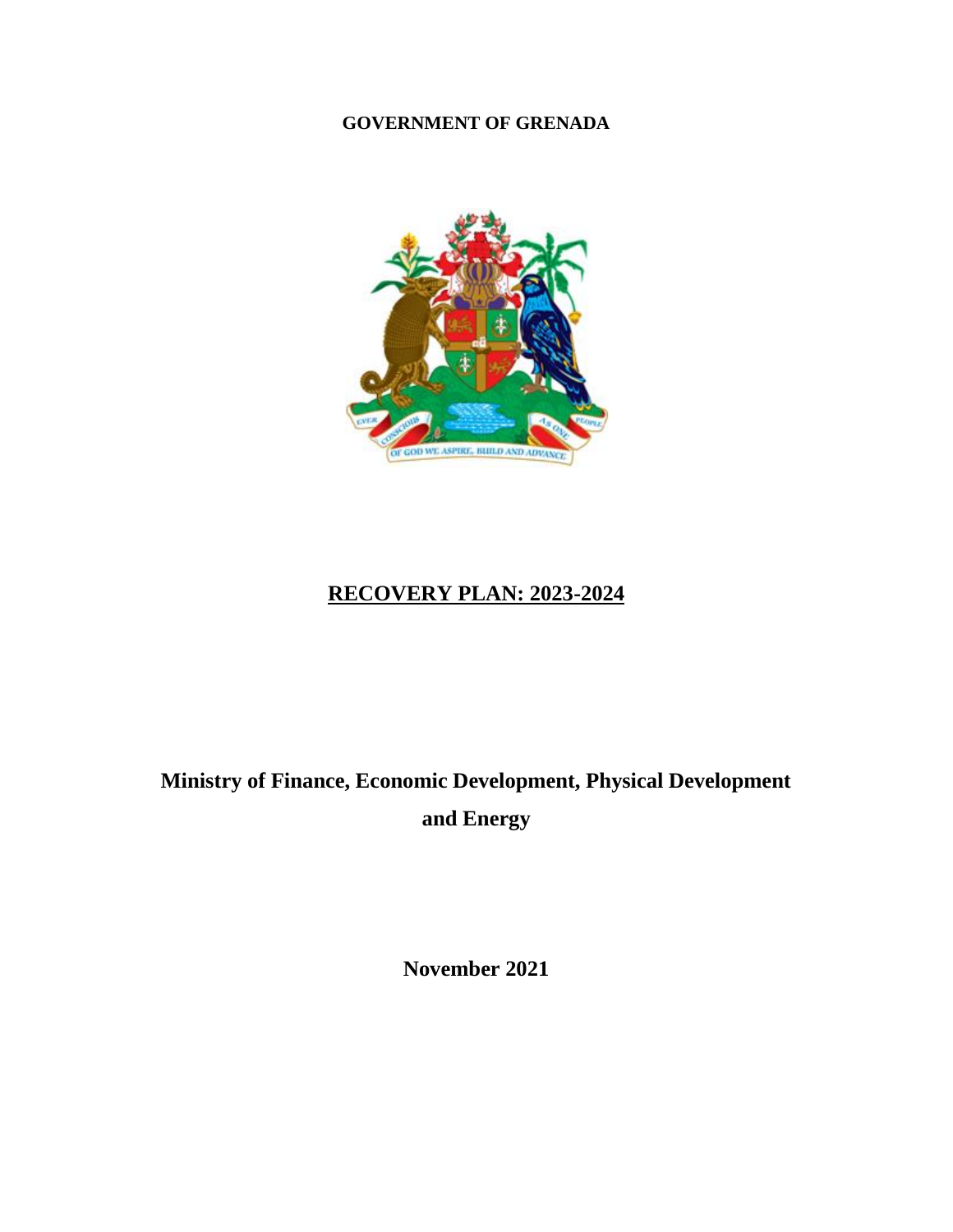#### RECOVERY PLAN FOR FISCAL RULES AND TARGETS

Section 10 (4) and (5) of the FRL states, "*Where the Minister has suspended any fiscal rule, target or corrective measure established under section 7 or 8, the Minister shall immediately prepare and lay before the Houses of Parliament for approval a recovery plan memorandum pursuant to subsection (5). The recovery plan memorandum under subsection (4) shall set out the measures proposed to secure compliance with the fiscal rule, target or corrective measure at the expiration of the period for which Parliament approves the suspension of a fiscal rule, target or corrective measure established under section 7 or 8, including the size and nature of the revenue and expenditure measures."*

Further, Section 10 (6) and (7) states, "*Subject to subsection (7), in the fiscal year immediately*  following the period for which fiscal rules and targets are suspended pursuant to this section, the *Minister shall implement the measures approved by Parliament under the recovery plan memorandum to ensure full compliance with the fiscal rules and targets under sections 7 and 8. Where the Minister determines that resumption of the application of fiscal rules, targets or corrective measures at the expiration of the period stipulated in an Order made pursuant to subsection (1) would be unduly harmful to the public finances and macroeconomic or financial stability, the Minister may make a second Order to extend the period for which such fiscal rules and targets are suspended under this section by a period not exceeding one fiscal year."*

The Government remains firmly committed to the principles and practices of fiscal sustainability to support debt reduction, macroeconomic stability, and inclusive growth. Government also remains committed to continue supporting the economy, given the ongoing negative impact of the COVID-19 pandemic on the economy, because a premature withdrawal of support would be harmful to economic and social stability. In this context, the Medium-term Fiscal Framework (MTFF) 2022 – 2024 does not forecast a return to the rules and targets under the FRL until 2023.

Table 1 sets out baseline fiscal projections for the years 2022-2024, which show some fiscal improvement on the following main assumptions: (i) GDP growth will rebound in 2022 and average 4.3 percent in 2022-2024, underpinned mainly by robust activity in the Construction sector and Wholesale and Retail Trade, as well as a pickup in ancillary services related to the St. George's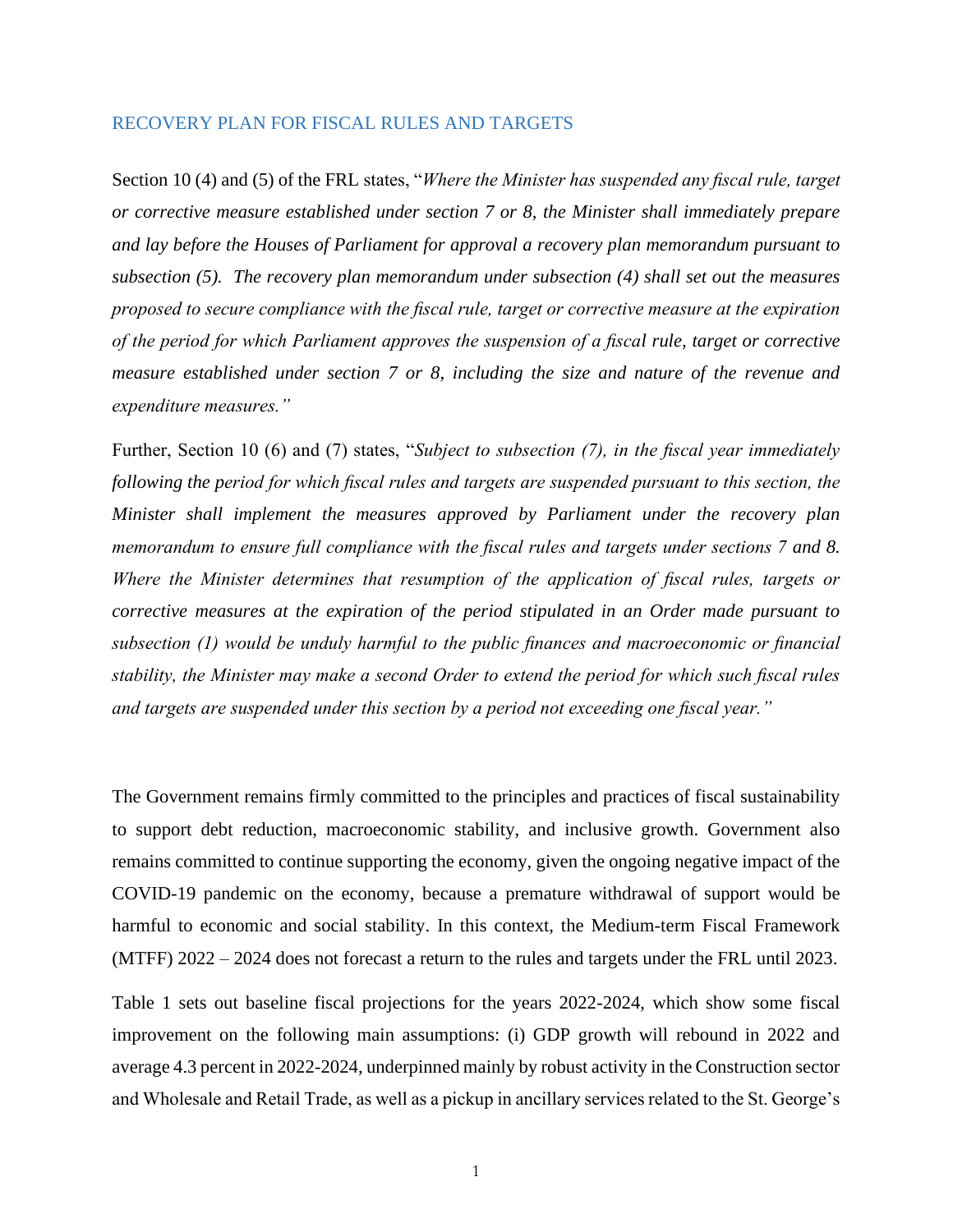University (SGU); (ii) modest increase in total revenue, consistent with the projected economic activity; and (iii) deliberate measures (approved by the Cabinet) to contain discretionary expenditure and improve the strategic orientation and prioritisation of expenditure on the whole, in a concerted effort to return to the fiscal rules and targets to safeguard medium-term fiscal and debt sustainability. The MTFF 2022-2024 document, which is prepared separately, contains details of the medium-term fiscal and economic strategies.

While the outlook for Grenada's economy is expected to be favourable, considerable risks remain, including from the still-unfolding COVID-19 pandemic, an uneven and fragile global recovery and natural shocks. Accordingly, it is crucially important to emphasise that the baseline fiscal projections have been prepared in the context of unprecedented uncertainty in the macroeconomic outlook and hence, the fiscal framework may be revised once the path of the pandemic and the macroeconomic outlook become clearer.

| In millions of Eastern Caribbean Dollars, unless stated otherwise |           |         |           |         |           |          |  |  |  |
|-------------------------------------------------------------------|-----------|---------|-----------|---------|-----------|----------|--|--|--|
|                                                                   | 2022      |         | 2023      |         | 2024      |          |  |  |  |
|                                                                   | Projected | $%$ GDP | Projected | $%$ GDP | Projected | $%$ GDP  |  |  |  |
| Total Revenue & Grants                                            | 897.6     | 28.2%   | 946.3     | 28.0%   | 963.7     | 27.1%    |  |  |  |
| <b>Total Revenue</b>                                              | 722.2     | 22.7%   | 767.8     | 22.7%   | 812.2     | 22.9%    |  |  |  |
| <b>Tax Revenue</b>                                                | 630.9     | 19.8%   | 670.8     | 19.8%   | 710.4     | $20.0\%$ |  |  |  |
| Non - Tax Revenue                                                 | 91.3      | 2.9%    | 96.9      | 2.9%    | 101.8     | 2.9%     |  |  |  |
| Grants                                                            | 175.4     | 5.5%    | 178.6     | 5.3%    | 151.5     | 4.3%     |  |  |  |
|                                                                   |           |         |           |         |           |          |  |  |  |
| <b>Total Expenditure</b>                                          | 995.5     | 31.3%   | 890.1     | 26.3%   | 775.7     | 21.8%    |  |  |  |
| <b>Primary Expenditure</b>                                        | 931.8     | 29.3%   | 827.9     | 24.5%   | 718.8     | 20.2%    |  |  |  |
| <b>Current Expenditure</b>                                        | 661.7     | 20.8%   | 659.1     | 19.5%   | 573.8     | 16.2%    |  |  |  |
| Employee compensation                                             | 290.5     | $9.1\%$ | 293.5     | 8.7%    | 294.9     | 8.3%     |  |  |  |
| wages, salaries & allowances                                      | 276.5     | 8.7%    | 278.9     | 8.3%    | 279.8     | 7.9%     |  |  |  |
| Social Contribution to employees                                  | 14.0      | 0.4%    | 14.5      | 0.4%    | 15.1      | 0.4%     |  |  |  |
| Goods and Services                                                | 132.6     | 4.2%    | 134.9     | 4.0%    | 119.8     | 3.4%     |  |  |  |
| <b>Interest Payments</b>                                          | 63.7      | 2.0%    | 62.2      | 1.8%    | 56.8      | 1.6%     |  |  |  |
| Transfers                                                         | 174.9     | 5.5%    | 168.6     | $5.0\%$ | 102.2     | 2.9%     |  |  |  |
| Capital Expenditure                                               | 333.8     | 10.5%   | 231.0     | 6.8%    | 201.8     | 5.7%     |  |  |  |
| o/w: Grant financed                                               | 175.4     | 5.5%    | 178.6     | 5.3%    | 151.5     | 4.3%     |  |  |  |
| Overall balance                                                   | (97.9)    | $-3.1%$ | 56.3      | 1.7%    | 188.0     | 5.3%     |  |  |  |
| Primary balance (excluding grants)                                | (209.6)   | $-6.6%$ | (60.1)    | $-1.8%$ | 93.4      | 2.6%     |  |  |  |
| Primary balance (including grants)                                | (34.2)    | $-1.1%$ | 118.5     | 3.5%    | 244.9     | 6.9%     |  |  |  |
| Memo Item                                                         |           |         |           |         |           |          |  |  |  |
| <b>GDP</b> (Nominal market Prices)                                |           | 3,185.7 |           | 3,380.6 |           | 3,551.7  |  |  |  |
| Real GDP growth (%)                                               |           | 4.5%    |           | 4.4%    |           | $4.0\%$  |  |  |  |

Table 1: Baseline Medium-term Fiscal Projections.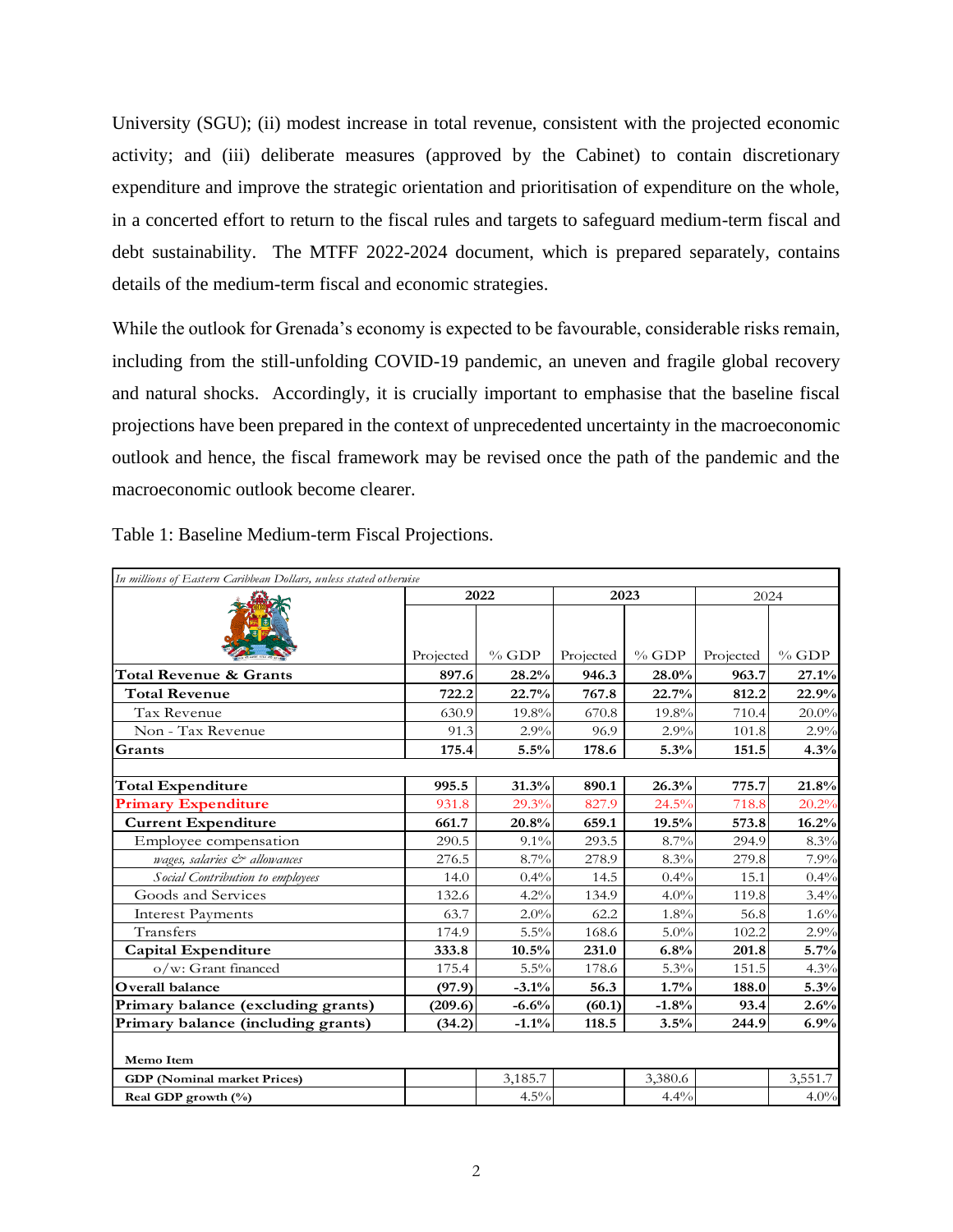Government's fiscal surpluses are forecasted to expand over the medium-term, with the overall and primary surpluses (including grants) improving to 5.3 and 6.9 percent of GDP respectively in 2024 from deficits of -3.1 and -1.1 percent of GDP correspondingly in 2022. Real GDP growth is expected to average 4.3 percent during the period 2022 – 2024. The MTFF 2022-2024 has been prepared in the context of unprecedented uncertainty in the macroeconomic outlook. The framework assumes that intakes from all major tax categories are grown in line with projected GDP over the period. Adjustments are made for agreed salary increase in 2022 and inflation is used to project employee compensation in 2023 and 2024. All expenditure categories under Goods and Services and Current Transfers are moved in line with inflation except for transfers abroad and pension. Interest payments are based on contractual agreements and capital grants are assumed to be fully covered by the NTF whereas capital expenditure is assumed to grow in line with inflation.

#### **Return to Fiscal Rules**

Consistent with the requirements of Sections 10 (6) and (7) of the FRL, Table 2 shows that the fiscal rules are complied with from 2023 (the year immediately following the period in which the fiscal rules and targets were suspended). Public debt is projected to average 65.3 percent of GDP over the medium term, justifiably above the FRL's target of 55.0 percent of GDP given increased borrowing of long-term concessional loans from multilateral creditors, which were disbursed in 2020 to address socioeconomic fallout from the COVID-19 pandemic.